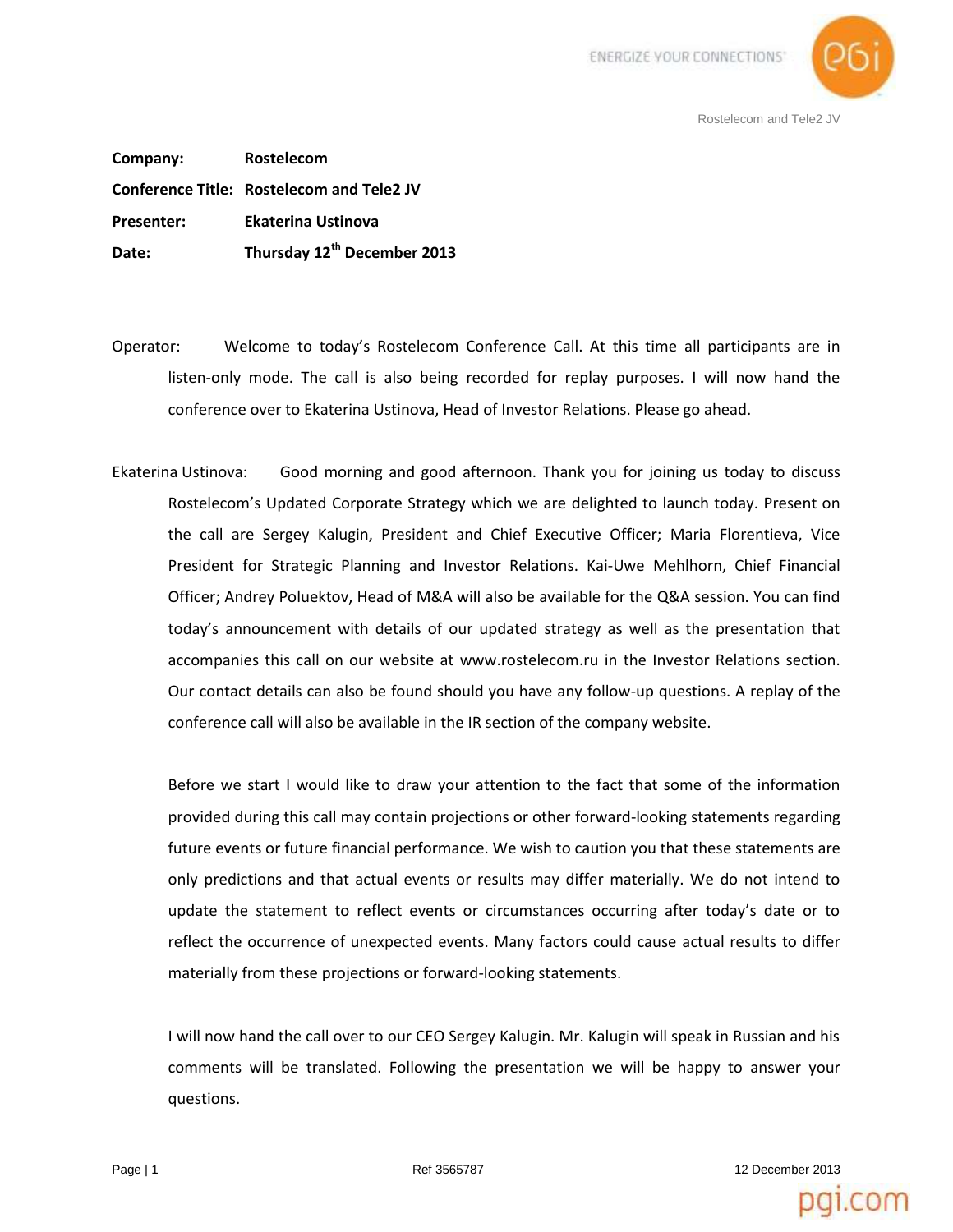

Sergey Kalugin: Good evening dear friends. On the one hand it may seem the strategy is dull thing but on the other hand what we are doing is full of creativity. Speaking about our strategy in general we'd like to achieve two very simple and clear things. First of all we'd like to give a new quality of life to our subscribers and customers. For this purpose we are trying to create a unique infrastructure that would make it possible for our subscribers to get internet at a speed of one gigabit per second. Secondly we'd like to make sure that our shareholders get the maximum incremental added value and I should say that our team is trying to be as good as its word. I am happy to announce that as part of our strategy the Company's Board of Directors has today made a historic decision – we are going to merge to set up a JV with Tele2. We hope that thanks to the decisions made our subscribers will be able to get maximum of fixed line and mobile services and our shareholders get what they deserve – higher shareholder value.

Now with your permission from this upbeat announcement I'd like to turn to a few boring slides that cover our strategy. What do we want to do? We want to be more active in managing our activity in fixed line and mobile services. Speaking about fixed line services, first of all we'd like to have a bit less than 20 million households on technology of fibreoptics to households and the bulk of our customers have internet at a speed of 1 gigabit per second. I should say that the government is supportive of us and the President of the Russian Federation signed a decree that supports not only building our networks and providing services to big cities and towns but in rural areas and areas that are not densely populated.

The second thing that we'd like to do is work with contract providers to provide pay TV and OTT services and video content and we have reached an agreement with Gazprom Media. There are two more elements of our strategy. To be more exact it is not just a strategy, it is a specific programme focused on two segments. First of all we would like to quantitatively improve the client services and reach the best in Russia standard. Secondly we would like to improve our efficiency and streamline our operations so that we can save as much as possible on current operations and we are happy to announce that with Kai-Uwe joining our team which happened six months ago and he took over the procurement and thanks to the activities of his team and himself where he managed to save 14 billion rubles.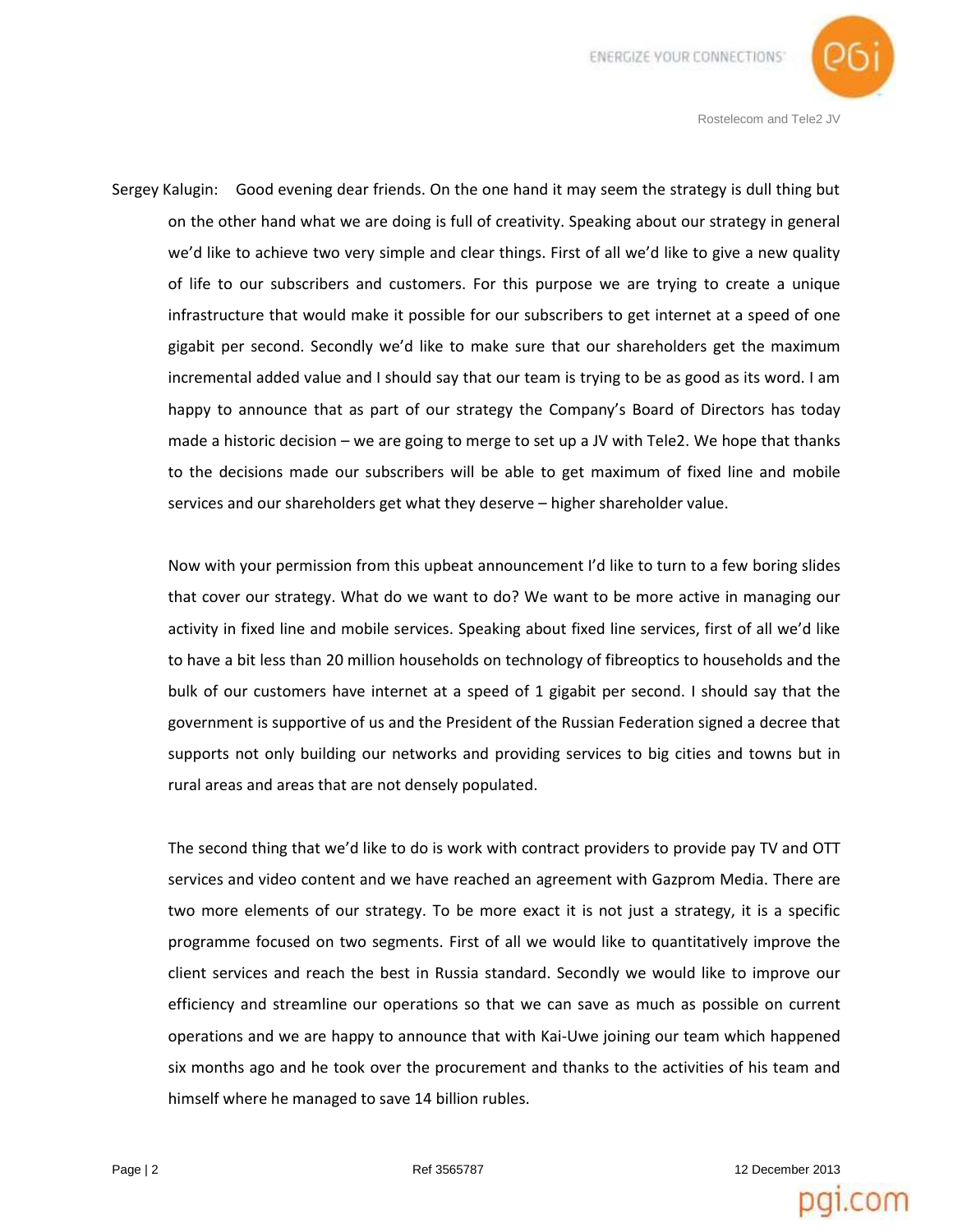

With your permission I'd like to say a couple of words about our strategy in the mobile segment. We are happy that the Board of Directors supported our intention and agreed to put the efforts of Rostelecom and Tele2 to develop a mobile system with Tele 2. It seems to us that we usefully Tele 2 Russia and Rostelecom complement each other. Firstly, after the merger the company will have a big number of subscribers. Secondly we wonderfully complement each other in terms of geographic spread. Thirdly we hope that the unique frequency resources that Rostelecom has will be combined with the high level of operational performance that Tele2 Russia has and their know-how in terms of attracting customers. Actually this is really all I wanted to tell you today. I don't know how further discussions will be held but I would like to highlight that today is a very important if not a historic day for our company when the Board of Directors has made a crucial decision for the development of our business.

- Ekaterina Ustinova: Thank you Sergey. Dear friends, to give you more details on this potential JV transaction, I would like to hand the call over now to Maria Florentieva who will provide you with some details about this transaction.
- Maria Florentieva: Hello. To give you details let us start with slide 19 of the presentation which describes the transaction structure. As I think most of you are aware the mobile business within the Rostelecom Group is structured in two ways, the first being subsidiary companies with regional presence and another one is integrated business which is part of Rostelecom activities together with the fixed line, and this is added up by LTE and other spectrum licences held by Rostelecom. Based on that we are proposing to arrange the transaction in two stages, the first one being contribution of shares of Rostelecom in its mobile subsidiaries; and the second one is the carve-out of integrated business together with the licence portfolio into a separate entity and then subsequently the contribution of this entity into the JV.

If we go forward with detail from the transaction to slide 21 you can see the major KPIs for two parts of the proposed JV, one being the Rostelecom Mobile business and the second one Tele2 Russia's business. As Sergey already mentioned the JV formation creates the Company significantly larger scale and puts it into the national player basket, and also allows the JV to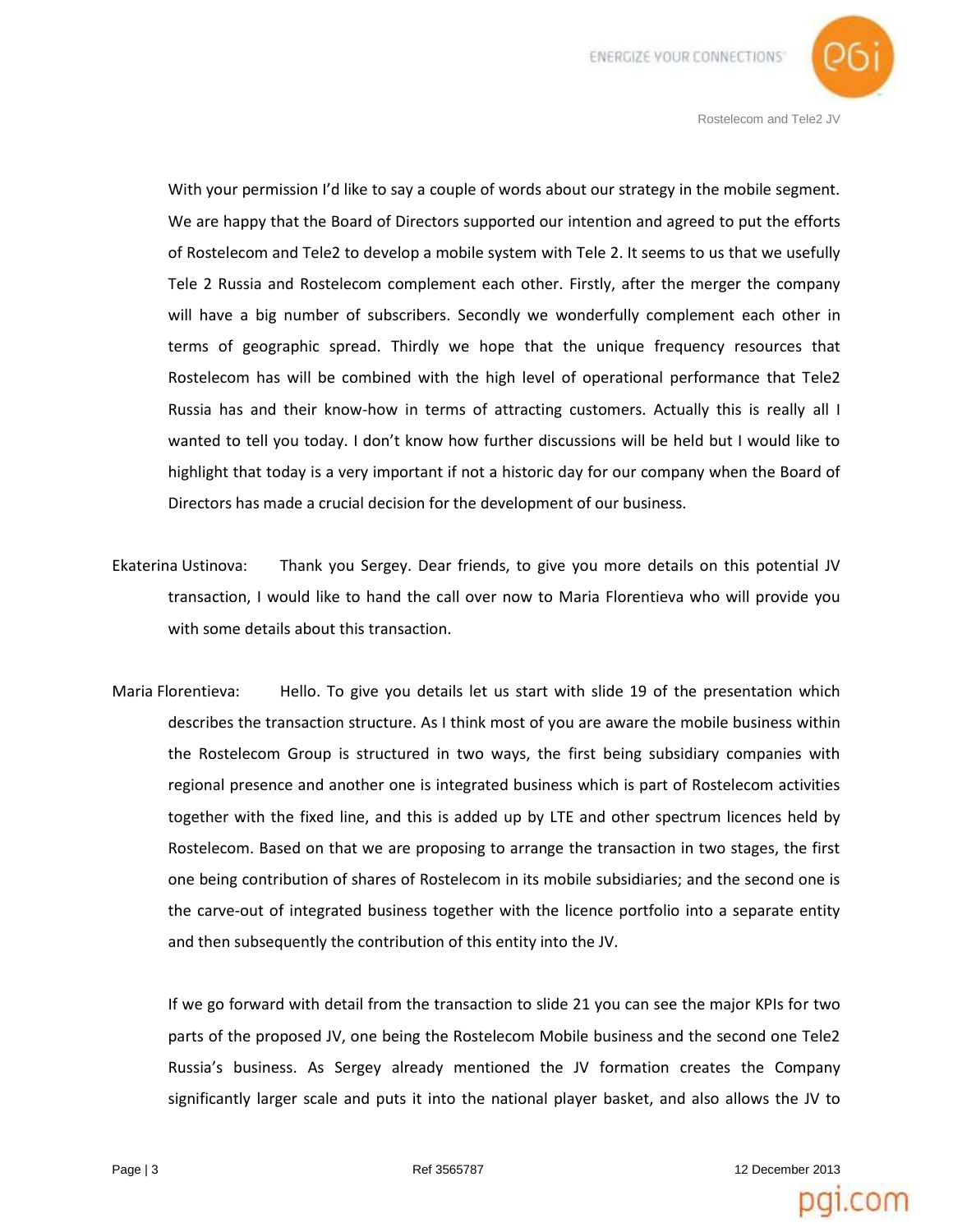

monetise rapidly the spectrum portfolio which is contributed by Rostelecom and especially in mobile data services.

Then on slide 23 you can see the major financial data on which we are currently analysing the full scale financial effects of the proposed transaction to Rostelecom. We believe that in general that effect is going to be the significant release of cash flows for Rostelecom. The JV, after it will be created, will finance the network rollout and other capex to the balance sheet, that means that Rostelecom, after the transaction, will finance from its balance sheet only its fixed line capex. As part of the transaction, Rostelecom also intends to transfer to JV the debts which are related to its mobile assets and the current size of this debt allocated to mobile licence is 34 billion rubles. Therefore we are still going on forwards with our financial team and Kai-Uwe is here with us to comment specifically if you have questions on the financial impact but in general our estimate is that this transaction will allow the company to put much more effort and be much more cash efficient in its operating business. Thank you.

Ekaterina Ustinova: Thank you Maria. So now we are ready to answer your questions. As the deal is not signed yet and negotiations are still ongoing we won't be able to provide answers to some of your questions so thank you for your understanding. So operator?

We will now take our first question from Igor Semenov from Deutsche Bank. Please go ahead.

- Igor Semenov: Yes, hi. Thank you very much. Can you talk a little bit about the governance of the JV, the management and the board composition, management team? Thank you very much.
- Sergey Kalugin: Regarding the governance of the JV I'd like to say the following. Firstly given that Rostelecom has a controlling government stake and VTB which owns Tele2 is also controlled by the government then the Board of Director control will be in the hands of the government. Secondly we as a company will have control over the key Board of Directors committee and over the audit committee. Speaking about the nomination of the company's CEO I should say that at the moment this is under discussion. In accordance with the agreement that we signed, the CEO will be nominated by the consortium set up by VTB and the Bank Rossiya (incorrect translation)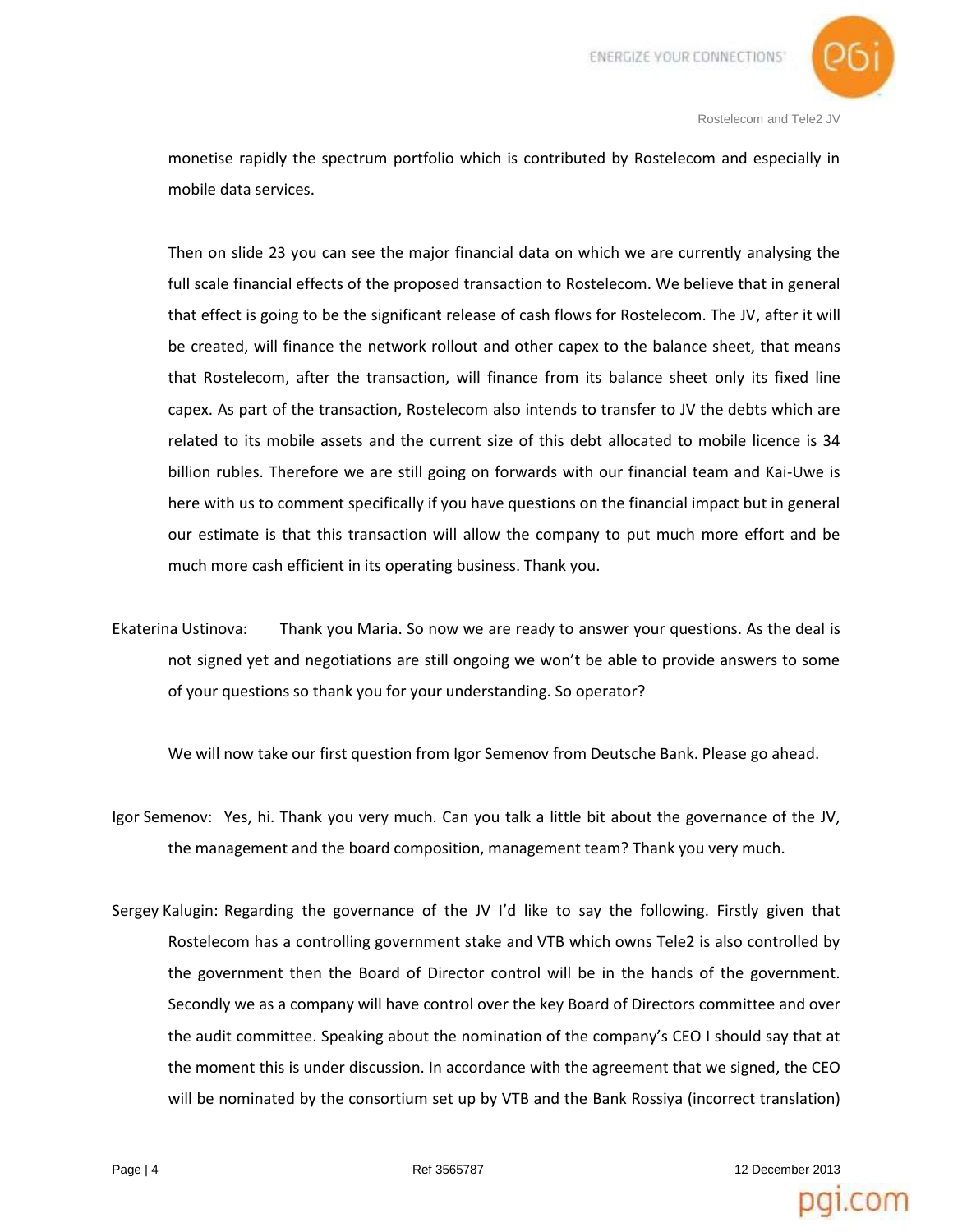

and we will have to either support this nomination or reject it. So we have to wait for the developments and when the process enters its formal phase after the JV is set up the consortium will nominate the CEO.

Igor Semenov: Thank you.

Ekaterina Ustinova: Thank you. Can we have the next question please?

Operator: Our next question comes from Ivan Kim from VTB Capital. Please go ahead.

- Ivan Kim: Yes, good afternoon. Two quick questions please, one on the capex plans of the JV on the mobile side, so how many...which terms like money terms of capex to sales terms or physical terms just in the number of base stations you plan to install over 2014-2016 and if possible specifically focus on Moscow? Then, secondly how do you see the pricing strategy on the markets? I presume that it will be a discount on the price but any sort of thoughts on that would be appreciated. Thank you.
- Kai-Uwe Mehlhorn: This is Kai-Uwe Mehlhorn speaking, the CFO. Regarding your first question on the capex, I have to say that I believe it's a little bit too early to disclose details of the joint investment plan and joint budget because as we said at the beginning we have today got all the approvals and we believe that we will close the deal very soon. At the same time we do not have yet a closed transaction. Inside the coordination between the two companies we also applied a due diligence process, we do know what are the plans in terms of future budget and medium term investment plans from both sides, this is understood but there is a clear task after closing of the deal within three months by the joint company to develop a medium and long term business plan and this medium and long term business plan has to be approved by the new board of the company, so we believe that this will be done jointly and as we understand we have done from both sides already a lot of investment and instalments, and also on the Tele2 side the company knows how to build fast and how to build efficiently, so we believe that will be handled in a very efficient way. With regard to Moscow, your question regarding the launch of Moscow, our plans have not changed and I believe inside the future JV this will be discussed and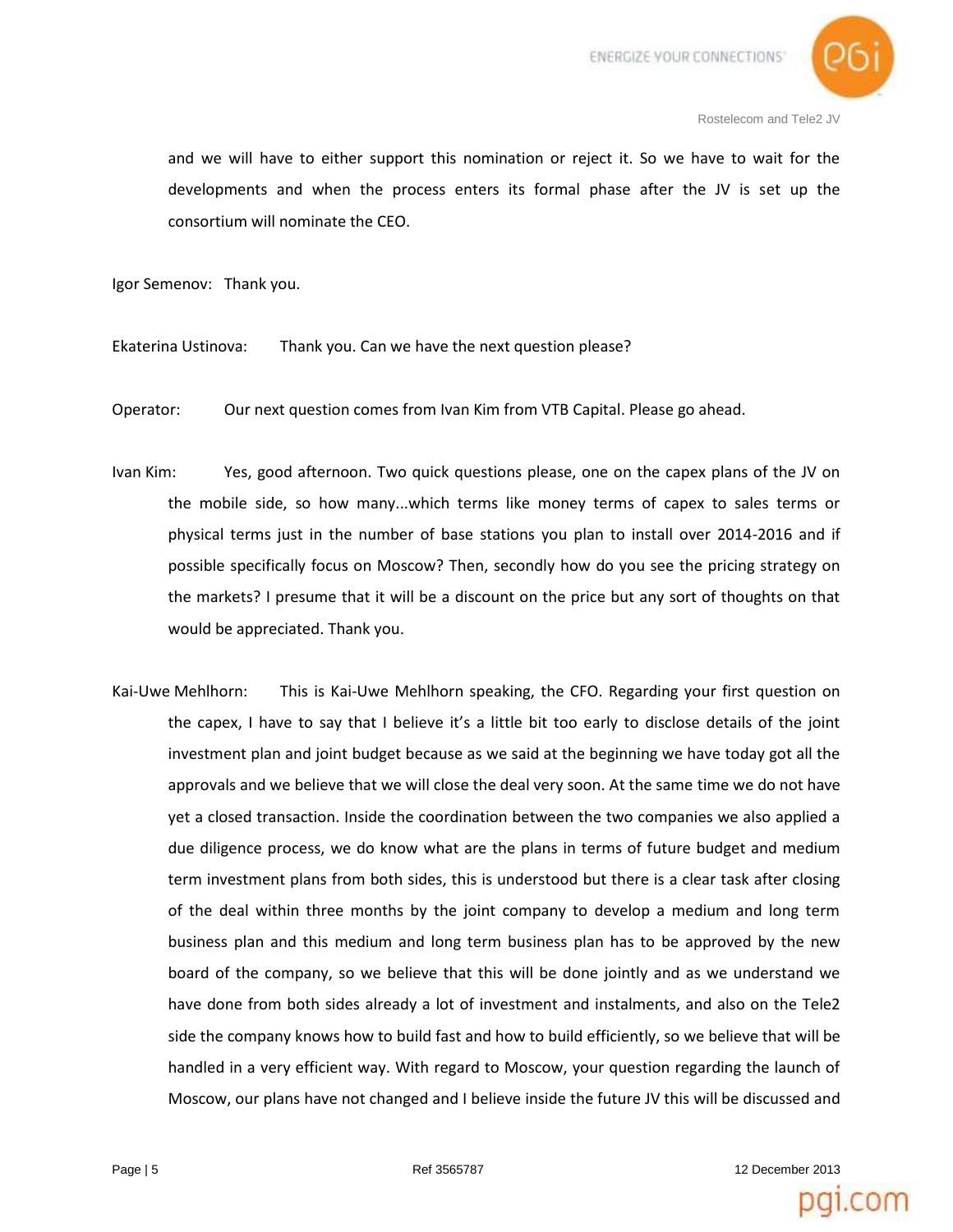

will be agreed on the details of this plan. Your second question was with regard of the pricing strategy of the future joint venture. Also, here I believe that most likely the question is a bit too early because we cannot speak for the future joint venture. On the other hand it is clear that the pricing strategy will differ region by region because the current presence of both companies in the regions are different. In new regions, there will most likely be quite a sensitive approach which there is normally but we do not intend and no side of the deal has an intention to follow a very aggressive discount strategy. We will try to offer to the customers very good value or better value for money and in order to have a good penetration in the market and in order to reach a good market share. Thank you.

Ekaterina Ustinova: Thank you. Operator, can we have the next question please?

- Operator: Absolutely. Our next question comes from Polina Ugryumova from Morgan Stanley. Please go ahead.
- Polina Ugryumova: Good afternoon. Can I please ask you if possible to comment on how the LTE spectrum which Rostelecom is going to contribute into a JV is valued and also if possible can we also get the valuation for the assets contributed, not only the debt contributed in the JV? This is question number one, and number two also can you please comment if you see any synergies from integrating two networks and if yes how would you estimate those? Also do you see any costs associated in the near term, associated with the integration of the two networks and if yes how would you estimate those? Thank you.
- Maria Florentieva: Addressing the first question on valuation, we are not disclosing this fully currently and I think that it is important to understand that the complexity of Rostelecom mobile licence requires from us quite a detailed approach to valuation. Not only did we engage in this process a professional appraiser but Barclays Bank has also provided the Company's Board of Directors with a fairness opinion on the distribution of value and resulting shares of the two contributors in the JV, therefore in general we believe that we've got the best market practice in appraising both fixed assets of going concern businesses and spectrum licences for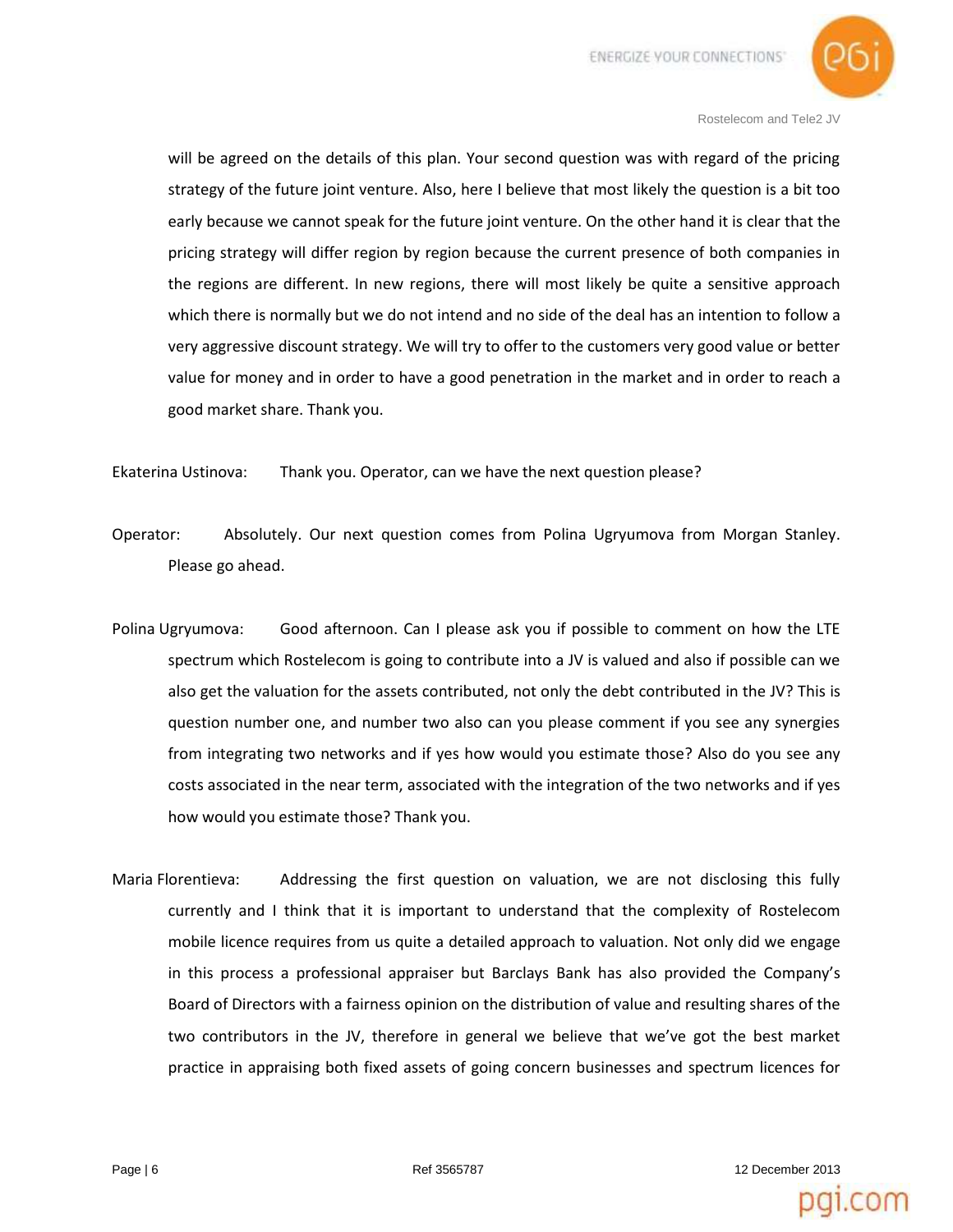

that transaction. Then the second question is about capex synergies so maybe Kai-Uwe will go on.

Kai-Uwe Mehlhorn: Yes. Obviously we believe that in the joint venture there will be a lot of synergies. There will be also integration costs like usual but when it comes to capex synergies we understand that those synergies will happen first of all on the overlay network. Also they will happen in the regions where we have a joint presence because by joining forces we can offer to the customer improved penetration, point of review systems and better services so also I think both companies will benefit from a joint approach in terms of procurement because by aggregating the volumes and also given the experience on both sides we can achieve best in class market prices to build more for less capex. I think there was also a question about...

Polina Ugryumova: Possible costs associated with the integration of the networks.

Kai-Uwe Mehlhorn: We believe that in the first year, year and a half the positive effect of the synergy and let's say the negative effect of integration costs will balance each other out but on the medium and long term obviously all the cost benefits will go on the positive side and I think the market synergies are obvious, so basically a nationwide operator is created with the synergies on the marketing approach and national traffic so we have a clear understanding that by doing this deal, value is created for both sides, it's the best possibility for shareholders and I think this is a major milestone in the development of the telecommunication in Russia. Thank you.

Ekaterina Ustinova: Operator, can we move to the next question?

Operator: Absolutely. Our next question comes from Igor Goncharov from BCS. Please go ahead.

Igor Goncharov: Yes, hello. Thank you very much for the presentation. I have several questions, first on the structure of the transaction, basically in relation to slide number 19. The questions are first of all the T2 RTK Holding, on the capital structure, is this going to be a Russian incorporated entity? That's the first question. Secondly I see from the slide that the economic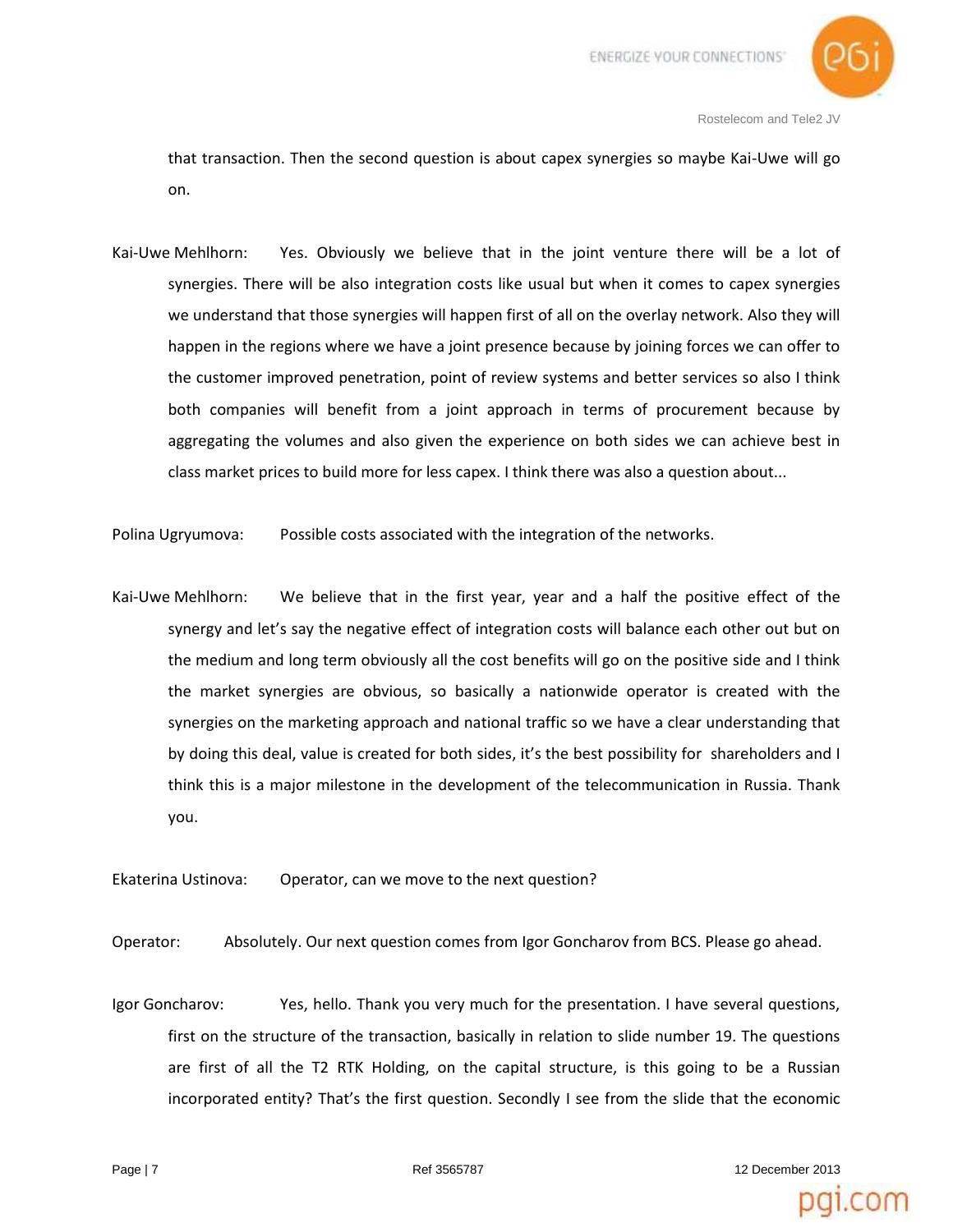

and voting shares of Tele2 Russia Holding and Rostelecom in this sense it would be different. The economic stakes will be different from the voting stakes. Does it mean that this entity would have preference shares and if so what would be the capital structure of this entity? How many preference shares would it have and what would be the dividend rule on those preference shares? Then when we moved from stage 1 to stage 2, what will happen to those preference shares? Will those be cancelled if there are preference shares or indeed would Rostelecom receive its bunch of the preference shares? Then question number three in relation to the structure of the transaction, clearly VTB Capital is the financial investor in this story. Would any of the involved investors have a buyout option for the stake or pre-emptive rights to buy the VTB Capital stakes at some horizon and at which conditions? So those are the questions on the structure of the transaction and then on the integration what would be the integration steps from a marketing standpoint i.e. more specifically when do you plan to introduce a unified brand for Tele2 and Rostelecom mobile operations? That's it. Thank you very much.

- Sergey Kalugin: We are grateful for you for such a detailed and fundamental question. Let me try to start answering the question. If I omit something please let me know and I will try to cover this part of your question as well. Firstly we do not plan to have a preferred share. Rostelecom's share in the JV will be 45%. Each party will have a pre-emptive right in case of withdrawal or exit of the other party. We started the integration process two months ago when we set up the Integration Committee.
- Igor Goncharov: Thank you very much. Just to clarify, then on the capital structure, on the first stage what you have is Rostelecom has 45% of the voting rights and 26% of the economic rights. How will it be structured? If it has simply 45% of the capital it would mean both 45% of the economic and voting rights. In this case to make this happen you would need to have some different classes of the shares available or what would be the legal mechanism to have different voting and economic rights?
- Maria Florentieva: Let me clear up the details for you. The holding company is a Russian entity and its legal form allows us to have increased voting rights compared to the economic share at the first stage, so the economic share is going to move according to the value of assets contributed

Page | 8 **Page | 8 Page | 8 Ref 3565787 12 December 2013**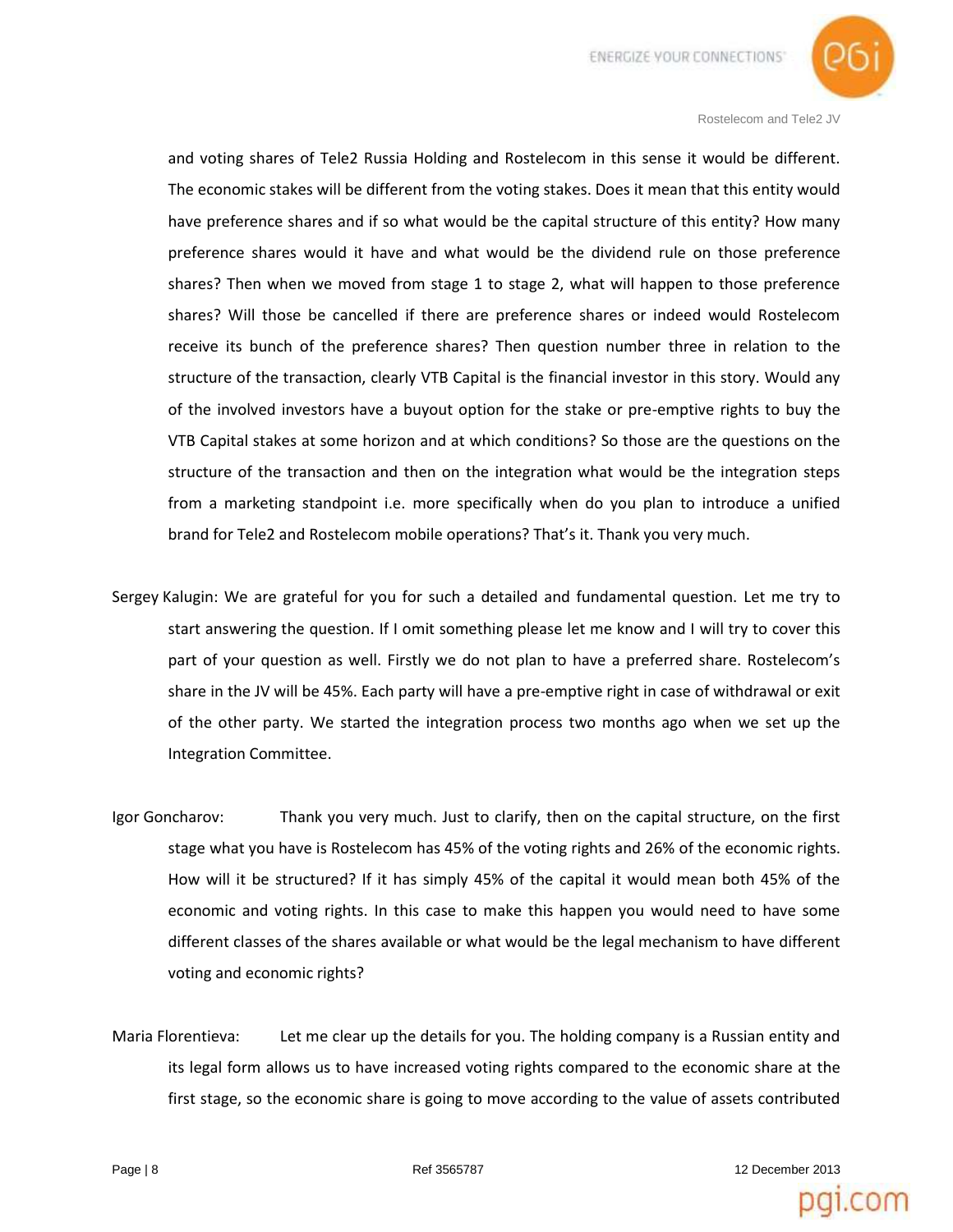

by this, voting participation is established at the first stage at the level which is equal to the final share of Rostelecom in the JV, so there is no preferred shares. It is a limited liability company.

Igor Goncharov: So it's going to be an OAO?

Maria Florentieva: It's going to be a limited liability company.

Igor Goncharov: Ok. Then on the buyout thing, you said the issue of the parties would have preemptive rights. I understand by parties you mean Tele2 Russia Holdings on one side and Rostelecom on the other side but my question was related to the shareholders of Tele2 Russia Holdings, so if VTB Capital which will be a shareholder of Tele2 Russia Holdings decides to exit, would Rostelecom have some pre-emptive rights on this stake, on its stake in Tele2 Russia Holdings, not on Tele2 Russia Holdings' stake in T2 RTK?

Sergey Kalugin: Until the deal is closed we are reluctant to comment on it.

Igor Goncharov: Thank you very much.

Ekaterina Ustinova: Thank you. Operator, can we move to the next question please?

- Operator: Absolutely. Our next question comes from Sergey Libin from Raiffeisen Bank. Please go ahead.
- Sergey Libin: Hello, thanks for the presentation. My first question is I was wondering what would be the impact of the mobile business deconsolidation on OIBDA level? You spoke about revenues and capex and just if you could provide any colour on the operation level please?
- Kai-Uwe Mehlhorn: Thank you for the question. As you know we do not disclose OIBDA level by business unit as well as our competitors do not do that but what we can frankly say and also disclose is since our mobile efforts were in a way a mixture of mature business, so certain regions for instance Urals and also start-up regions where we just started to roll out and to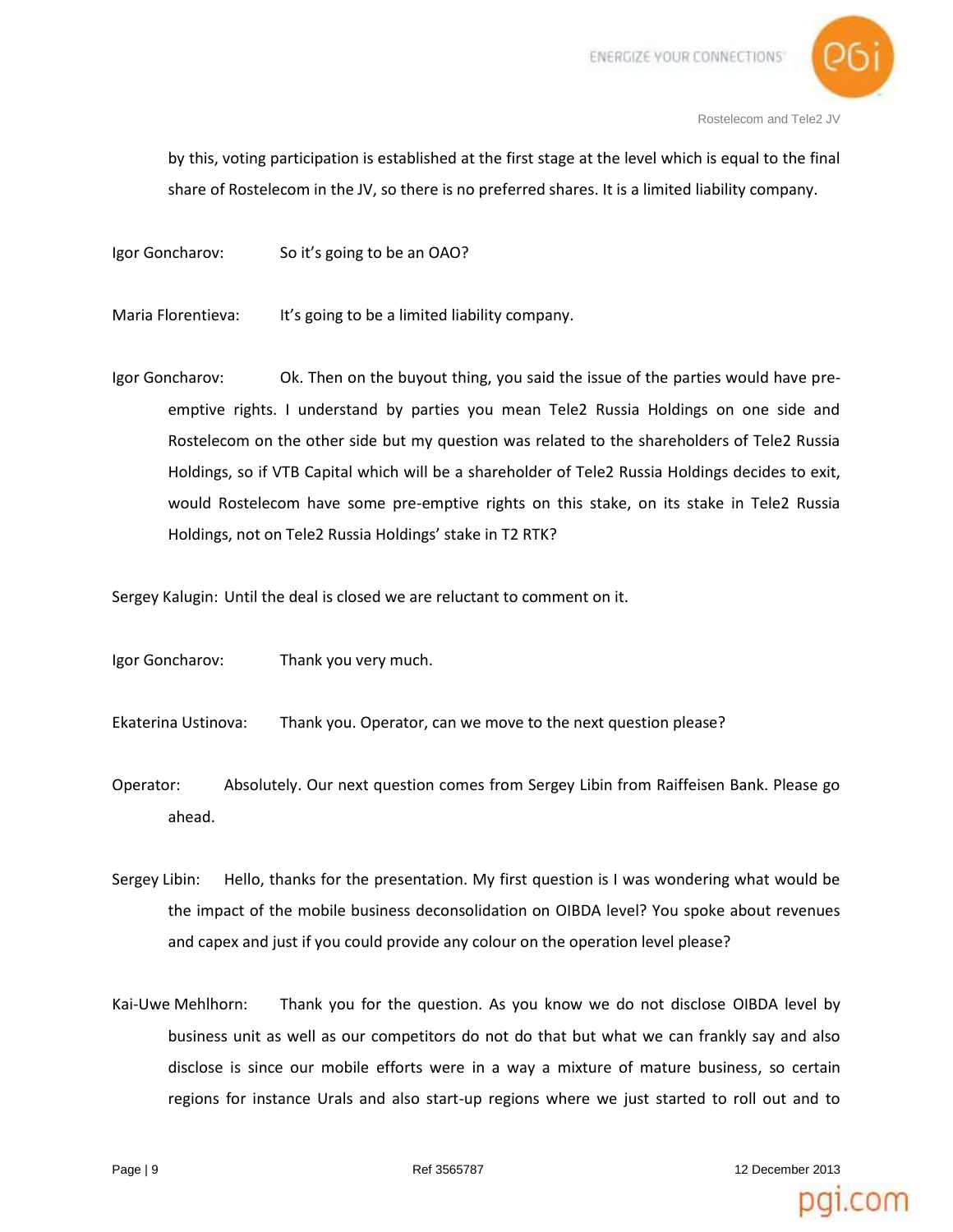

launch the 3G services, we have OIBDA level at a combined level which is slightly lower as our overall OIBDA level, so from this perspective there will be a slightly positive impact on the overall OIBDA level from this perspective but we do not disclose further details on this as of today.

Sergey Libin: Fair enough, thank you. Secondly if I may could you tell us whether there are any plans to monetise your stake in this joint venture, for instance maybe dividends?

Kai-Uwe Mehlhorn: Could you be more specific please?

- Sergey Libin: Are there any plans for this joint venture to pay dividends after the incorporation like in the second year, so until there could be any sales of the stake like in IPO? That's what I mean.
- Kai-Uwe Mehlhorn: I think it's a relevant question but I also believe it's a little bit early, as we have said since the deal is not finally closed we cannot comment and disclose all the details of the agreement and the contracts to be signed so that's why I hope that you understand that you have to be a little bit more patient on those important but detailed questions. We might answer at a later stage. Thank you.
- Sergey Libin: Sure. The final one, could you tell us whether the separation of integrated mobile assets will trigger another mandatory buyout?
- Kai-Uwe Mehlhorn: Could you please repeat the question? It was not very good to hear.
- Sergey Libin: Sorry. Will the separation of the integrated assets cause another mandatory buyout under the legislation?
- Sergey Kalugin: Basically it is an understandable story as you know and it is a well known thing that if any shareholders of Rostelecom disagree with this transaction, those who do not want to vote for it will be entitled to sell their shares to the company and as you know the Board of Directors approved the value of the shares at which the company will buy them out but I'd like to add a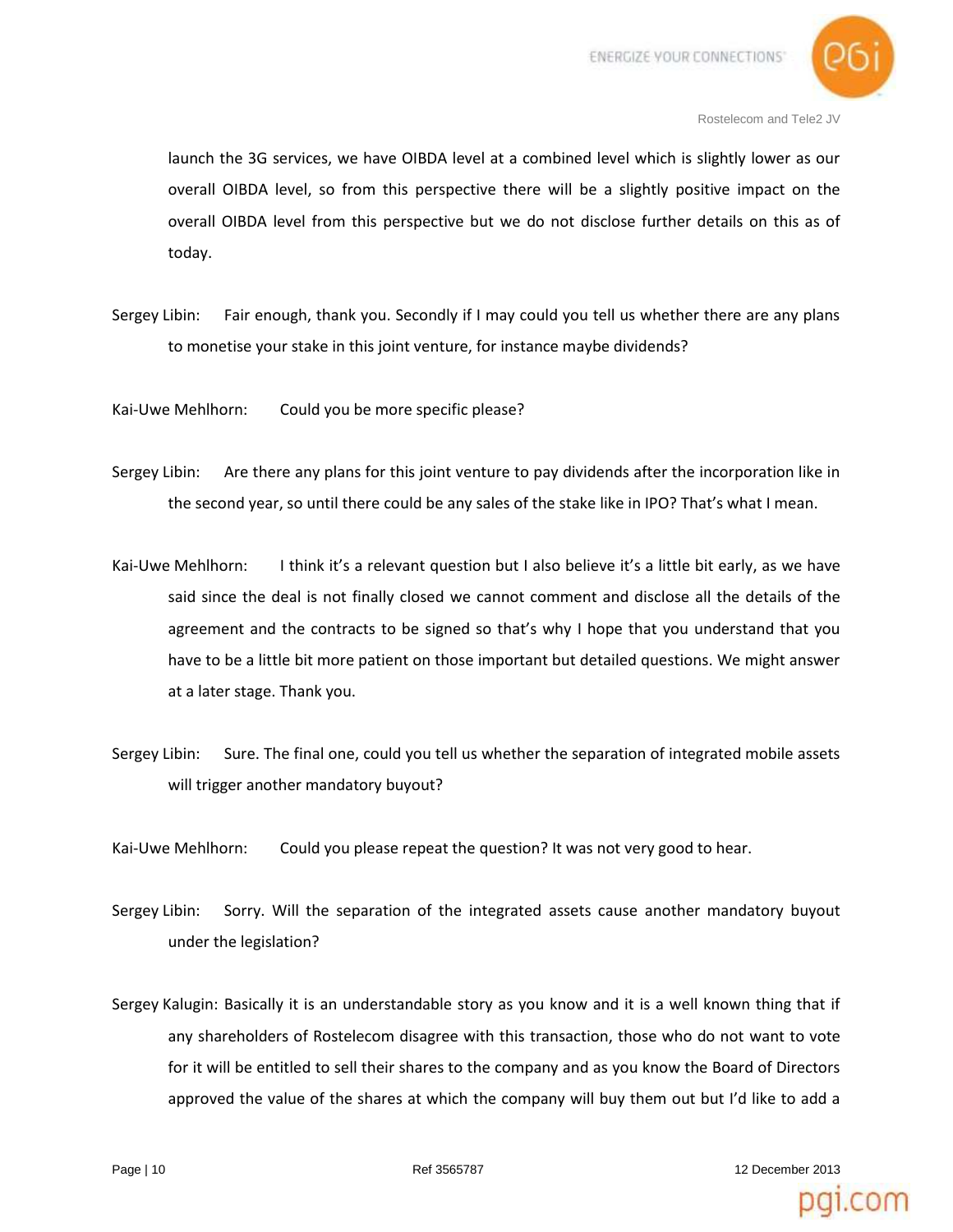

few words to this. Firstly we sincerely believe that this deal will make it possible for Rostelecom shareholders to get maximum incremental value through presence in the most fast growing mobile segment, mobile broadband; and secondly I'd like to say that mass media newspapers are writing that we are setting up a fourth operator. I'd like to say that our ambition and the ambition of our partners is much higher and bigger. We'd like to create a leader and we believe that by combining our competencies we will be able to implement this plan in reality.

Sergey Libin: Thank you very much.

Ekaterina Ustinova: Thank you. Operator, can we move to the next question please?

Operator: Absolutely. Our next question comes from Alex Wright from UBS. Please go ahead.

- Alex Wright: Yes, thank you. So the presentation highlights that there are twelve regions where Rostelecom's mobile assets overlap with those of Tele2 and I just wondered if you could give an indication of what proportion of the subscribers or revenues of the JV will be present in those twelve regions please? Then the second question, I know you can't talk in detail about the financials of the JV at this point. Are you able to say at all whether you expect it to be free cash flow positive already or is it too early to say that? Thank you.
- Kai-Uwe Mehlhorn: The first question is a rather detailed question and we cannot disclose the answer of this. In the twelve regions I can give you information, we had region by region different situations. We have regions where the presence of Rostelecom is rather small. We have regions where the presence of Tele2 is rather small and we have I think five or six regions where we have a strong presence from both sides where we have a really mature or material overlapping, so not in twelve regions but depending on how you treat it 5-6, this is the first statement. Regarding the detailed question of future cash flow and free cash flow I need to repeat the answer I have given already before. There's a clear plan how the joint company may develop and agree with the Board of Directors the medium and long term business plan. The teams from both sides of the integration have started this work. We have inside the due diligence process access to both sides' plans and also actual figures, however it requires work

Page | 11 **Page | 11 Page | 11 Page | 12 December 2013 12 December 2013**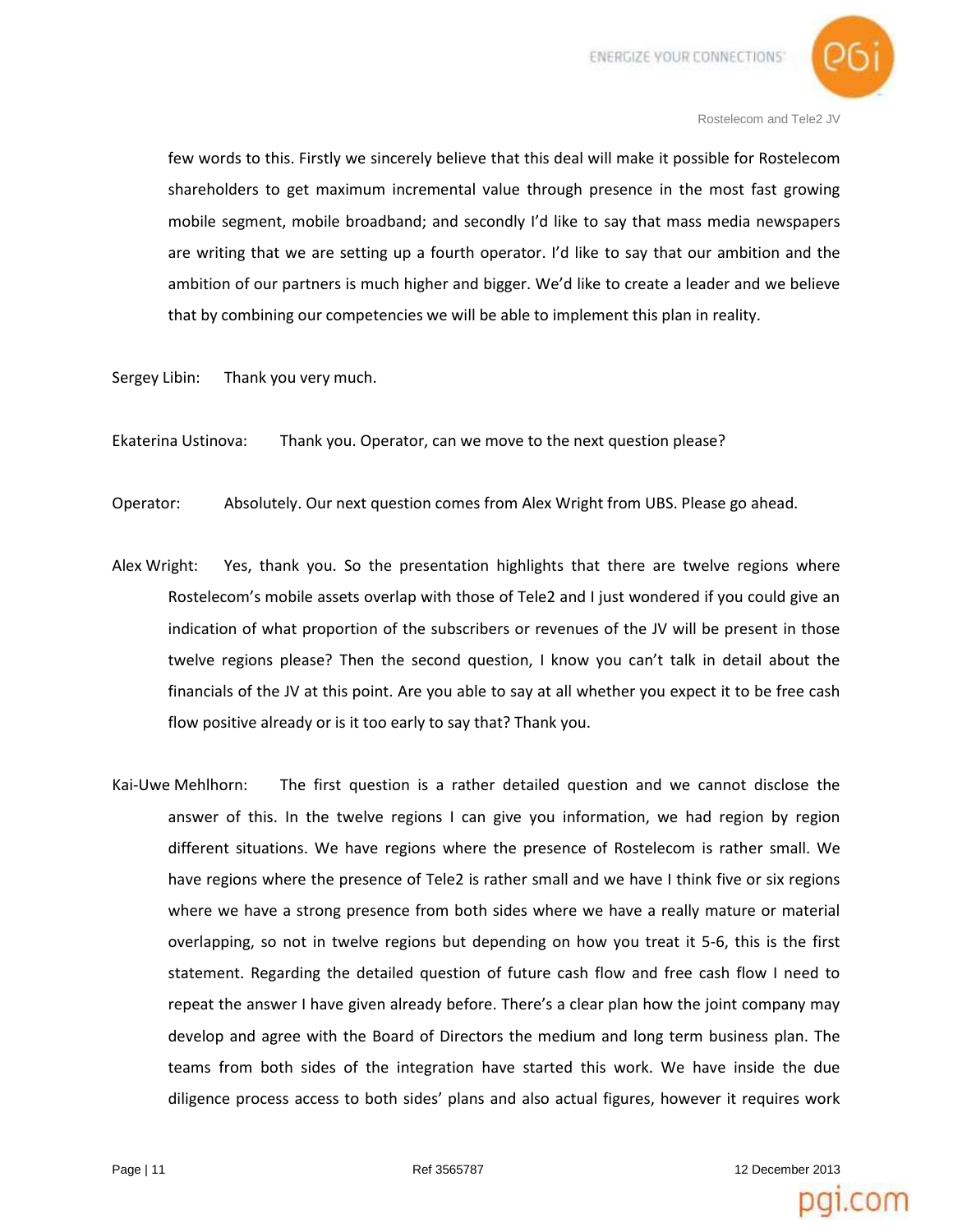

from both sides and then the approval of the budget and medium term plan so we cannot talk about this until this is approved by the future Board of Directors.

Alex Wright: I understand. Thank you.

Ekaterina Ustinova: Thank you. Operator, can we have the next question please?

- Operator: Of course. Our next question comes from Anna Lepetukhina from Sberbank. Please go ahead.
- Anna Lepetukhina: Hello. My first question is on the JV. How will the JV be established? I know you said that it will be decided later but is there a possibility that you will have to finance capex of JV or they will characterise that? Do you have any understanding at this point? My second question, the process today that there will be the shareholder agreement. Has this agreement been signed already and whether it will be published? My third question is generally on your strategy, you spoke in terms of what exactly you plan to do but just maybe you can say otherwise about where you can see low hanging fruit and where first improvements can come from on the profitability level if possible? Thank you.
- Sergey Kalugin: We are grateful to you for your question. Speaking about the JV budget, the JV budget has to be adopted jointly and unless we participate in the process no budget can be approved. Speaking about the shareholders' agreement we have agreed the agreement with the government and the directive that the government gave to the board members to vote for the JV at today's board meeting means approval of the shareholders' agreement provisions. Speaking about quick wins or low hanging fruit, we have a number of simple and clear steps in our plan. First of all by optimising client services we would like to significantly reduce the churn rate next year and we would like to also reduce the client service costs. Then the creation of the JV would make it possible for Rostelecom to focus on its internal agenda and issues and will release financial resources that we would like to allocate in order to do a radical change of our IT landscape and we do hope that this would lead to another cost savings spiral. Actually we do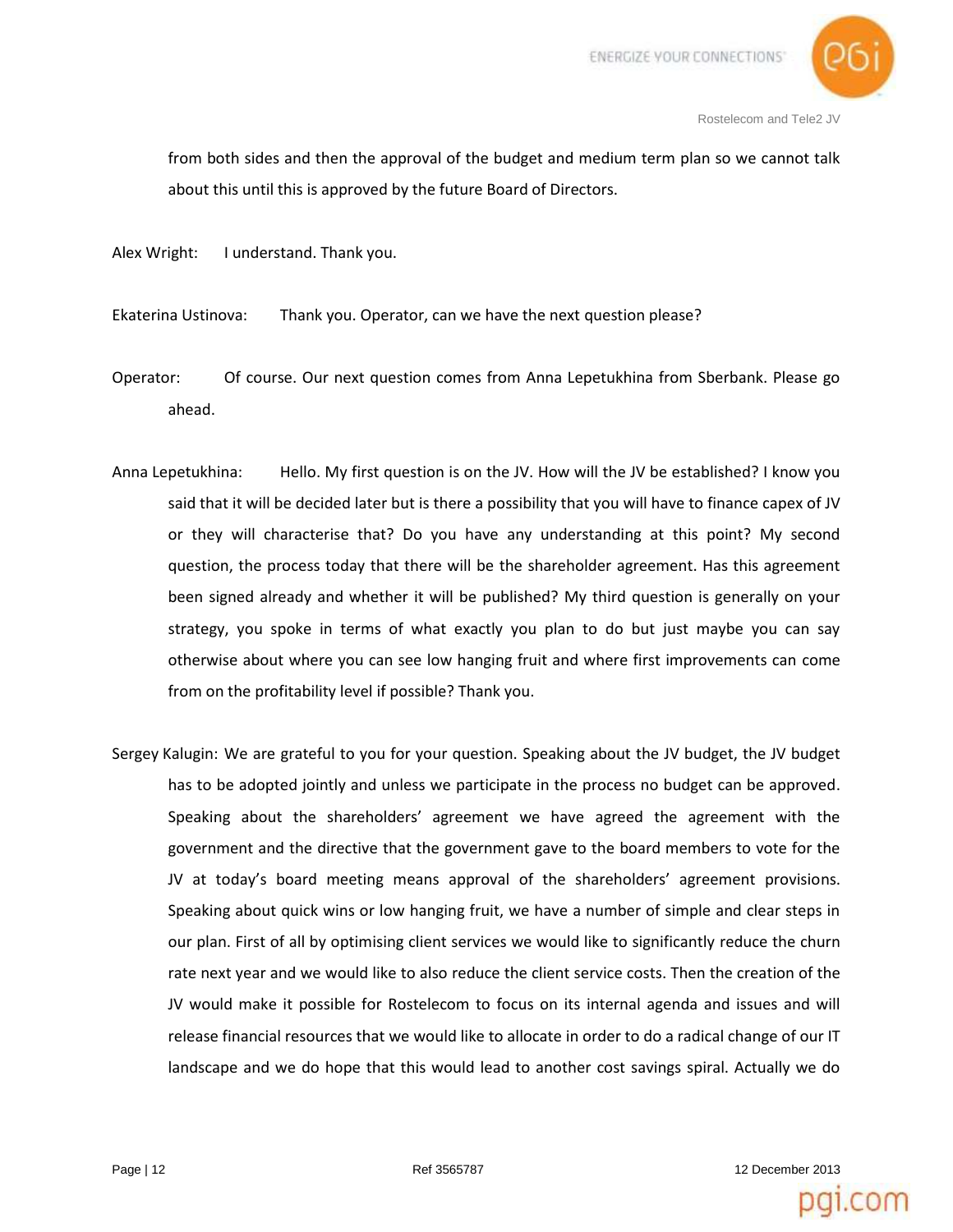

have a question here, we are debating it with our colleagues whether you mean low hanging fruit and quick wins for the JV or for Rostelecom as a standalone company?

Anna Lepetukhina: No, I meant for Rostelecom as a standalone company.

Sergey Kalugin: Thank you Anna. I'm proud that I understand better than my colleagues do. What else would we like to say? We believe that the new product line that we have very much redesigned and we hope that thanks to this new product line and new high speed tariff rates for newly built optic lines would make it possible for us to attract subscribers more quickly and the new networks that we built will be cheaper in terms of maintenance and service.

Ekaterina Ustinova: Operator, can we move to the next question please?

- Operator: Absolutely. Our next question comes from Roman Arbuzov from Barclays. Please go ahead.
- Roman Arbuzov: Hello and thank you for taking my question. Both of my questions relate to the mobile JV. On slide 20 you guys mentioned that you could acquire additional equity interest up to the controlling stake. Can you just clarify? Do you have to stop at 50% or can you go beyond that? Does this mean 50% plus one share for example? My second question is again on the JV, I'm wondering who will be running the JV on the operational level? I know you have mentioned that you are still deciding who will be the CEO but is there some sort of preliminary agreement on which legacy team Rostelecom or Tele2 will be in charge and there were some press rumours as well of the company redundancies in Rostelecom Mobile division, so can we assume that it will be the Tele2 guys who will run the JV? Thank you.
- Sergey Kalugin: Thank you for your wonderful question and with your permission I'd like to start by answering your third question first. No doubt that combining the resources of the two mobile operators would lead to some redundancies. I cannot quote any exact number as to the total number of lay-offs because it is up to the coordination committee to decide. From the JV perspective it seems to us that we have sent all the needed messages and signals to the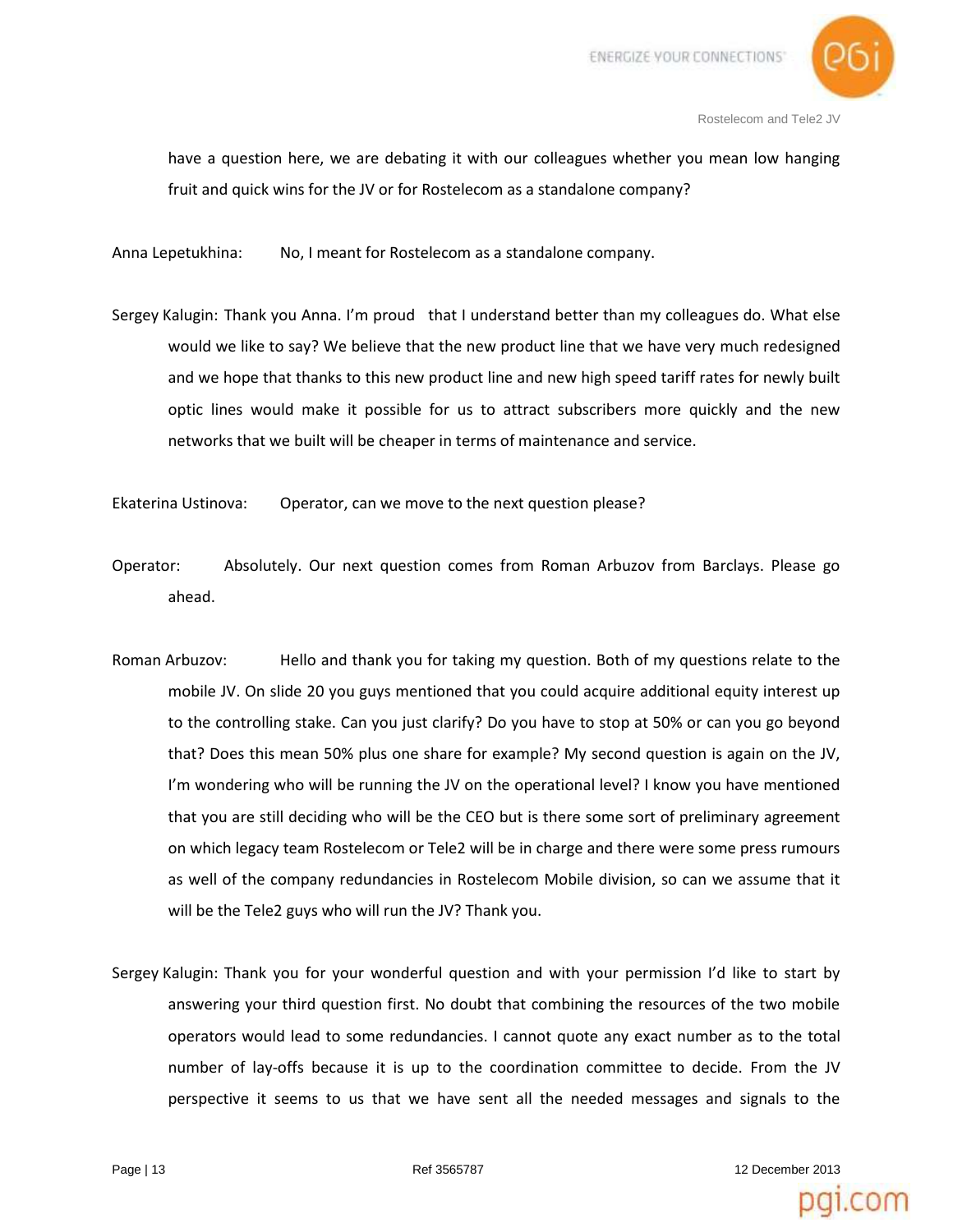

incumbent management of Tele2 to have them on board and continue working for the company and continue the maximum efficient performance for the benefit of the company's development and we do hope that the key load related to the JV will be borne by them. Speaking about the increase of our share in the JV, we are going to take a very thoughtful approach to this matter.

- Roman Arbuzov: Sorry, can you just clarify, the controlling stake, does that mean you have to stop at 50% or can you go beyond?
- Sergey Kalugin: I'd like to repeat that we are considering this investment as strategic from our own perspective. Speaking about the participatory interest and how it is going to change, this is a question that I'd like to abstain from answering for the time being but I'd only like to add that in this respect we are going to act in the best interests of Rostelecom shareholders.
- Roman Arbuzov: Thank you.
- Ekaterina Ustinova: Thank you. Operator, can we have the next question please?
- Operator: Absolutely. Our next question comes from Evgeny Golosnoy from Metropol. Please go ahead.
- Evgeny Golosnoy: Yes, hi, a couple of questions from my side. The first is the question about the controlling interest you may eventually get in the company. Are you really interested in getting it? That's the first question. If yes, are there legal instruments in the deal that you are going to sign guaranteeing that, making it almost certain that you will get it in case you want it? The second question is more about the operational statistics of the forecast for the new company. What's your estimate of the let's say five year capex requirement for the company to become as you claim the leader on the Russian mobile market in US dollar terms? That's one. Secondly are there any areas or geographic areas particularly that this new company would like to prioritise let's say data in Moscow, 3G in Moscow or whatever? Are there any preferences or priorities for the JV to start doing things?

Page | 14 **Page | 14 Page | 14 Page | 14 12 December 2013**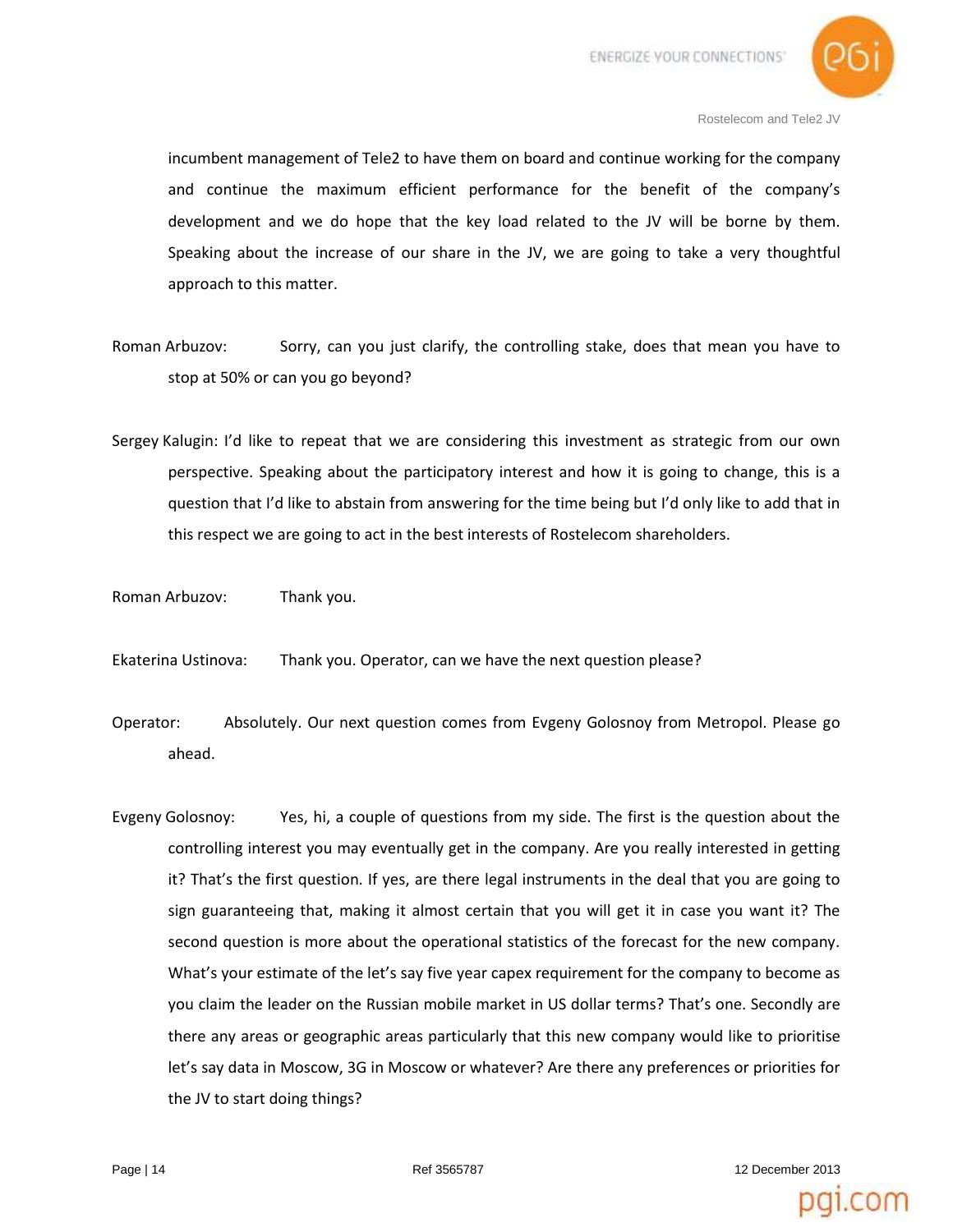

- Sergey Kalugin: Please allow me to answer your first question and my colleague Kai-Uwe will follow me and answer your second question. We have been working with leading international investment banks and leading international lawyers to structure the deal. That`s why we believe that we'll have all the prerequisites or let's say all sufficient opportunities to acquire control if there are real prerequisites for taking over a controlling stake.
- Kai-Uwe Mehlhorn: Let me try to answer the second question. I understand the topic is very interesting and you of course would like to get more detailed information about future business plans, OIBDA level, revenue levels and future investment plans but I have to repeat myself that this is unfortunately too early to provide detailed figures and I have given the reasons before, but let me give let's say at least a certain understanding, certain outlines. For me it's obvious and this is based on the discussion we had that the company will have a kind of cluster approach. The company, the joint venture will not go for all the regions at the same time so they will do a logical step-by-step approach based on priorities. Moscow is obviously one of the priorities but also in terms of capex development it's obvious that for instance for regions where for instance Tele2 has a 2G presence, an upgrade to 3G is something which can be done rather quickly and fast and provides value, so from this perspective those things will be done and they are more than logical. Thank you.

Evgeny Golosnoy: Ok, thank you.

Ekaterina Ustinova: Thank you. Operator, can we move to the next question please?

- Operator: We can indeed. Our next question comes from Alexandra Serova from Renaissance Capital. Please go ahead.
- Alexandra Serova: Yes, good evening. Thank you for the presentation. Two short questions from my side. First can you please name the regions where the JV currently doesn't have operations except for Moscow that you plan to enter in 2014 and to 2016 and what technology you plan to use there? The second question was with regard to the JV ownership structure. Actually you said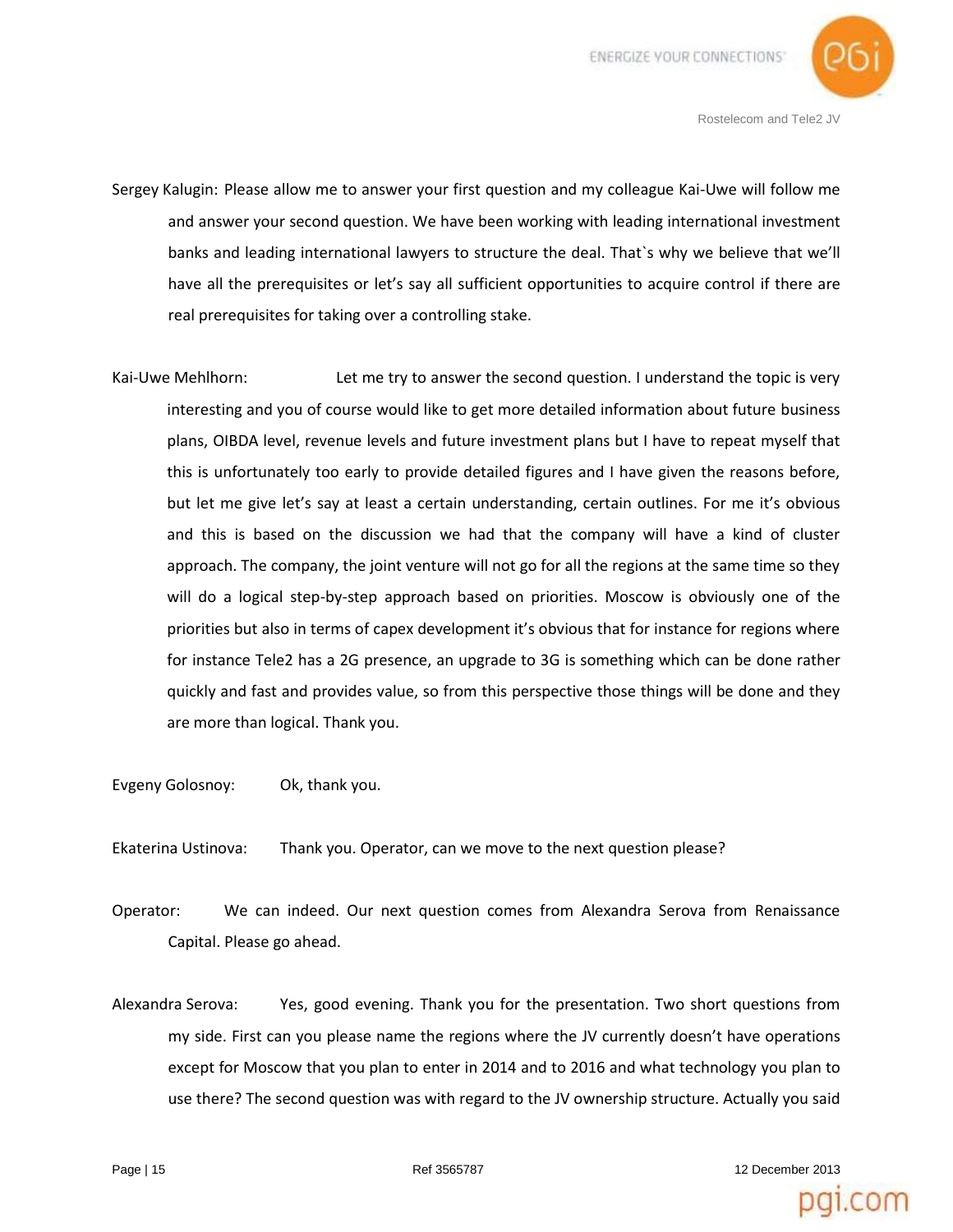

you will not discuss how you plan to change your stake in the JV but whether at all you will be able to sell or buy additional shares before the IPO and what will be the restrictions for you and your partner to sell your shares in the JV please?

- Ekaterina Ustinova: Alexandra, I think answering to your first question it could be easily matched according to our website and actually the website of Tele2 Russia or we can provide you with this information. I think there is no time and no need to mention all these regions now.
- Alexandra Serova: No, I mean what are the plans, so you plan to enter only Moscow in 2014 or some other regions where the JV doesn't have operations?
- Sergey Kalugin: To be honest I am reluctant to comment on the mobile JV plans but I can tell you the following thing: last week Rostelecom made a very significant decision that will actually describe our future destiny so to say. We are going to continue building the network in St-Pete using the GPON technology and in two years 90% of households will have to be hooked up to our fiber network and it is a multi-billion project. Speaking about the legal assets of the JV, I think we have already covered that by saying that we believe that we have every legal possibility and have every opportunity to deliver and achieve what we like in terms of the equity stake.
- Alexandra Serova: Ok, thank you very much.
- Ekaterina Ustinova: Thank you. Operator, can we have the next question please?
- Operator: Of course. Our next question comes from Igor Semenov from Deutsche Bank. Please go ahead, your line is once again open.
- Igor Semenov: Yes, thanks very much for the follow-up. Can I just clarify that the launch in Moscow will be done already by the JV and can I also clarify that – you may have answered this already but I probably missed it – did you decide that it will be the Tele2 brand that you will use across the country or this will be something else? Thank you.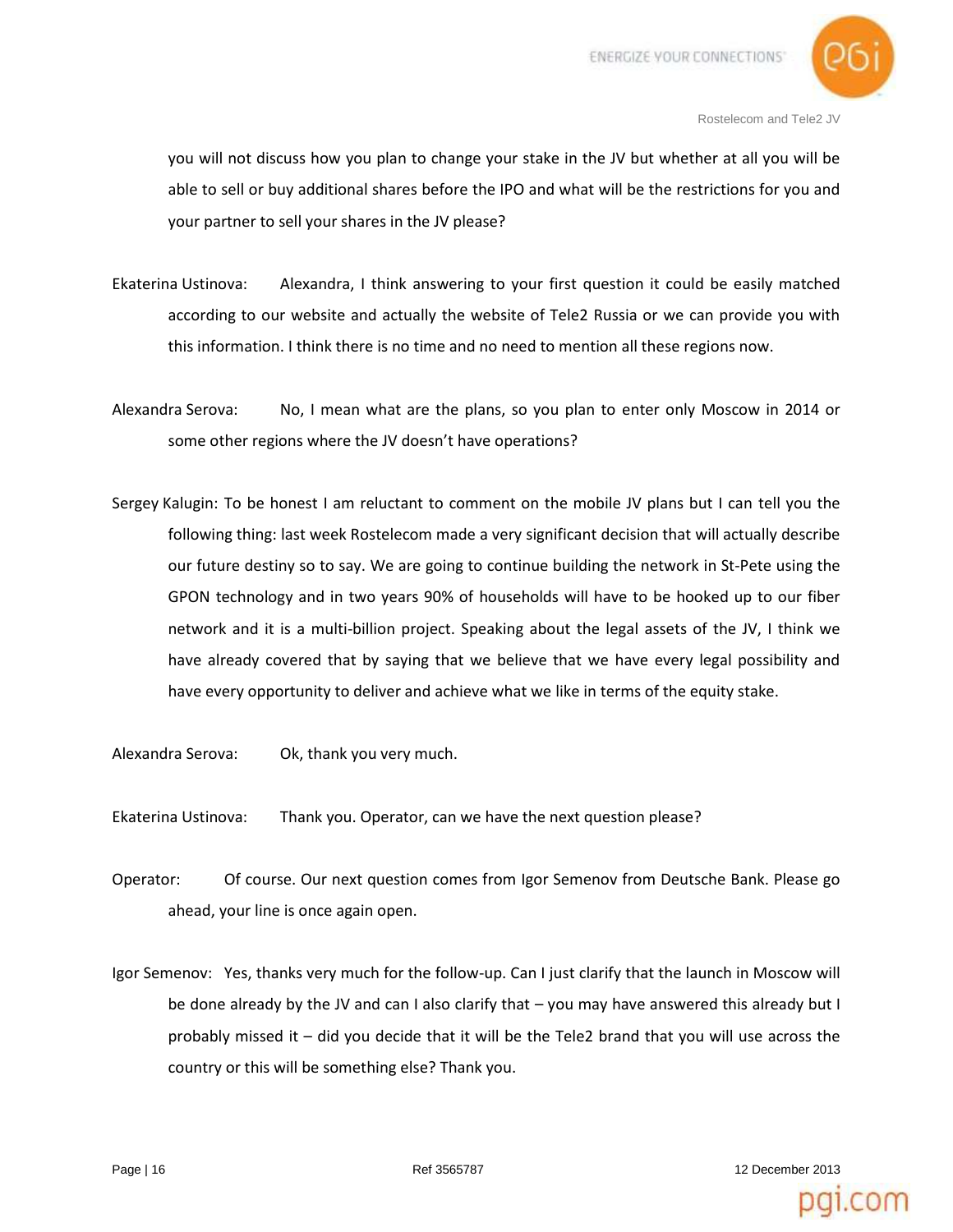

- Sergey Kalugin: Colleagues, we hope that we will be able to move forward establishing the JV and in all likelihood the 3G services will be provided by the JV in Moscow. Speaking about service, your second question, we have to apologise because we are not willing to answer this question due to the fact that the deal is not yet closed.
- Igor Semenov: Ok, another follow-up on the financial impact. Do I understand correctly that you will not be obviously consolidating the results of the JV because you don't control it so you will be only accounting for your share in the capital of the JV so therefore in the early stages until stage two you will account for 26% of the earnings or losses of the JV and after that for 45%. Is that correct?

Kai-Uwe Mehlhorn: Yes, this is correct.

Igor Semenov: Thanks.

Ekaterina Ustinova: Operator, can we have the next question please?

- Operator: Absolutely. Our next question comes from Polina Ugryumova from Morgan Stanley. Please go ahead.
- Polina Ugryumova: Yes, thank you very much for the follow-ups. Two technical questions from my side. First in terms of consolidation of the income from a JV under Russian accounting standards, am I right in understanding that there will be no consolidation at all? I am talking about Russian accounting standards. The second one relates to the buyout which is related to the divestment of mobile assets which is to be approved on the EGM later in December. When you will need to determine the maximum amount of money you will be able to spend for the buyout? This should be linked to 10% of the NAV. Can you tell us what the date for this NAV will be used? Will it be the end of Q3 or the end of Q4 or any other month? Thank you.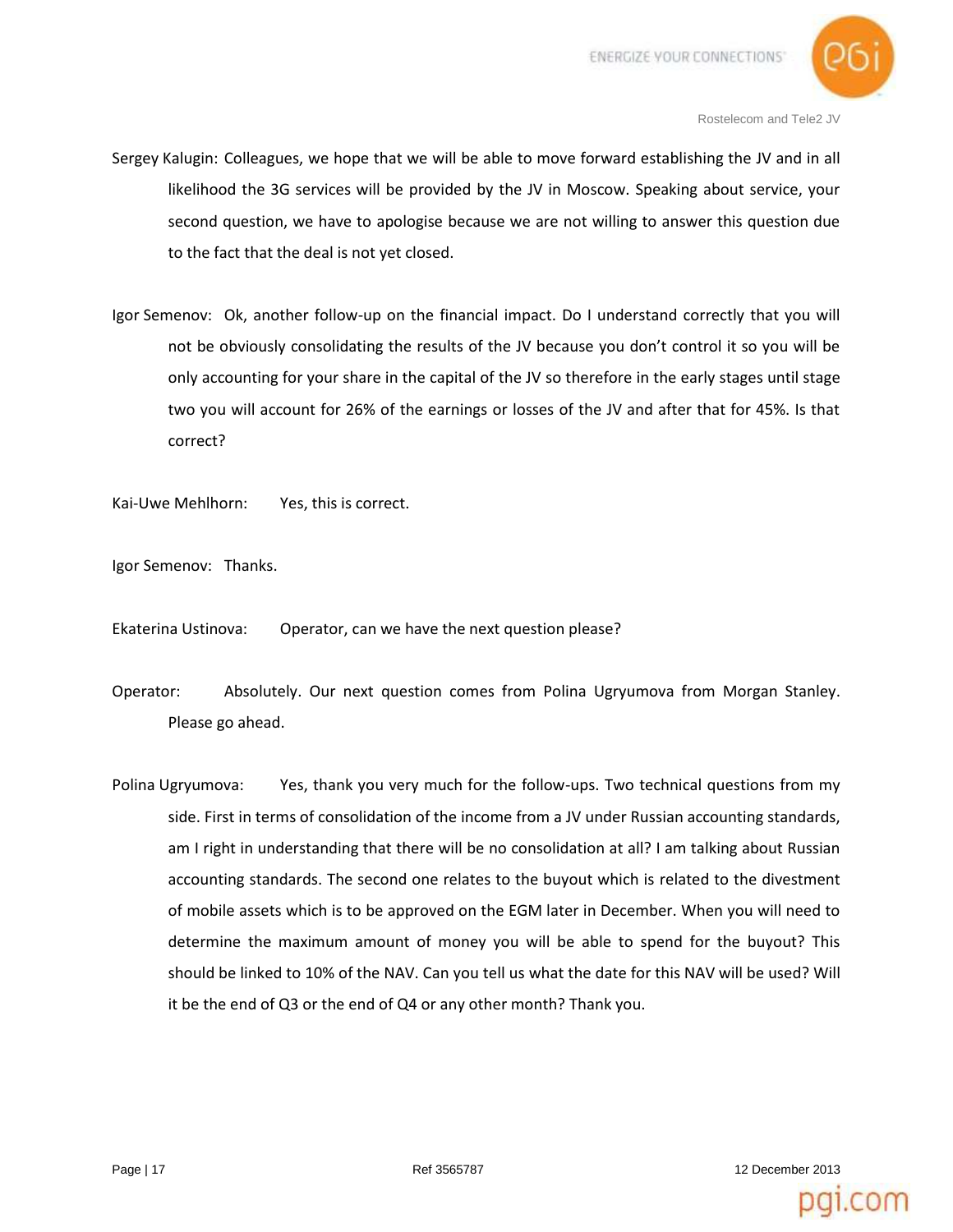

- Kai-Uwe Mehlhorn: The answer on the first question is that you are correct, under Russian accounting standards we will not consolidate the figures of the JV. On the second question the date is  $30<sup>th</sup>$  November.
- Polina Ugryumova: Thank you.

Ekaterina Ustinova: Sorry, can we have the next question please operator?

- Operator: Absolutely. We will now take our next question which is a follow-up from Igor Goncharov from BCS. Please go ahead.
- Igor Goncharov: Thank you very much for the follow-up. I just want to follow-up on the questions that I asked earlier. First of all on the legal production of the T2 RTK Holding you mentioned this would be a limited liability company incorporated in Russia. What does this mean in Russian? Is this "ОАО", "ООО" or some other kind of legal structure? The second question relates to the buyout which presumably will take place after the approval of the reorganisation on the EGM of  $30<sup>th</sup>$  December. I think if I understand from a legal standpoint nothing stops you from submitting the shares of the quasi-treasury shares owned by Mobitel to the buyout because they are not directly owned by Rostelecom. Is there any risk that Mobitel may submit part of its stake to the buyout? Thank you.
- Maria Florentieva: On the legal form the JV is going to be "OOO". The buyout procedures are not today among the issues that we are prepared to discuss.
- Igor Goncharov: Ok, thank you very much. Just a follow-up on the legal structure, if this is a "OOO" would it mean that before going for an IPO you would have to restructure the legal structure into the open joint-stock company which would involve additional legal procedures?

Maria Florentieva: Yes, that's correct.

Igor Goncharov: Ok, thank you.

Page | 18 **Page | 18 Page | 18 12 December 2013**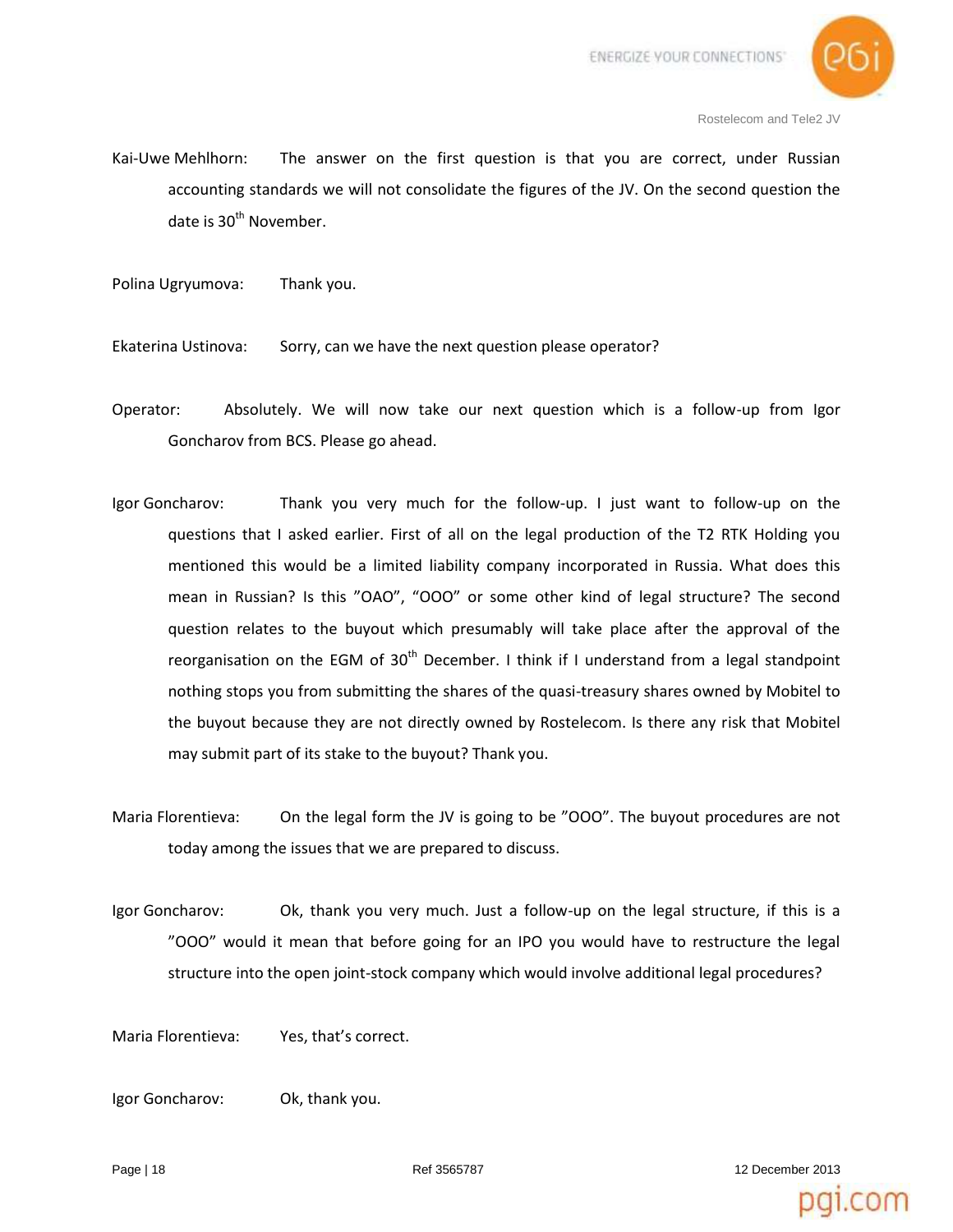

## Ekaterina Ustinova: Operator, can we move to the next question and the last one?

Operator: We will now take our last question which is a follow-up from Ivan Kim from VTB Capital. Please go ahead.

- Ivan Kim: Just a question on dividends, one on the dividends from the JV. Will there be any dividend policy there and will you collect the dividend from year one? Then secondly on the dividend of Rostelecom, we asked this question before but I just wanted to find out whether there is anything used or what kind of dividend payout should we expect next year...from 2013 earnings to be paid next year? Thank you.
- Kai-Uwe Mehlhorn: Yes, thank you for the question. Unfortunately we cannot tell you about the future dividend policy of the company which is officially and legally not yet formed. As you understand we are in the interim stage so we have done today a very important step in order to get approval from our Board of Directors to go ahead and finalise the deal but the deal is not yet closed so details of the future setup including dividend policy based on this cannot be disclosed. Also we believe it is too early to disclose on let's say 2014 dividend procedure for Rostelecom as we are as of today in the final stage of the budget discussion with our board and this is part of these relevant discussions, we cannot give you details but we believe that our dividend payout will be related to our possibilities and also will be in the light of the market. Thank you.
- Sergey Kalugin: Colleagues, we are very grateful to you for your questions and we would like to express our double gratitude because Rostelecom is sponsoring the CSKA Basketball Club which is playing with Barcelona today, so we do have a chance to have a vent for our emotions that accumulated over the past few months.
- Ekaterina Ustinova: So I think we're done for today. Thank you for your time, thank you for your questions. Bye bye.